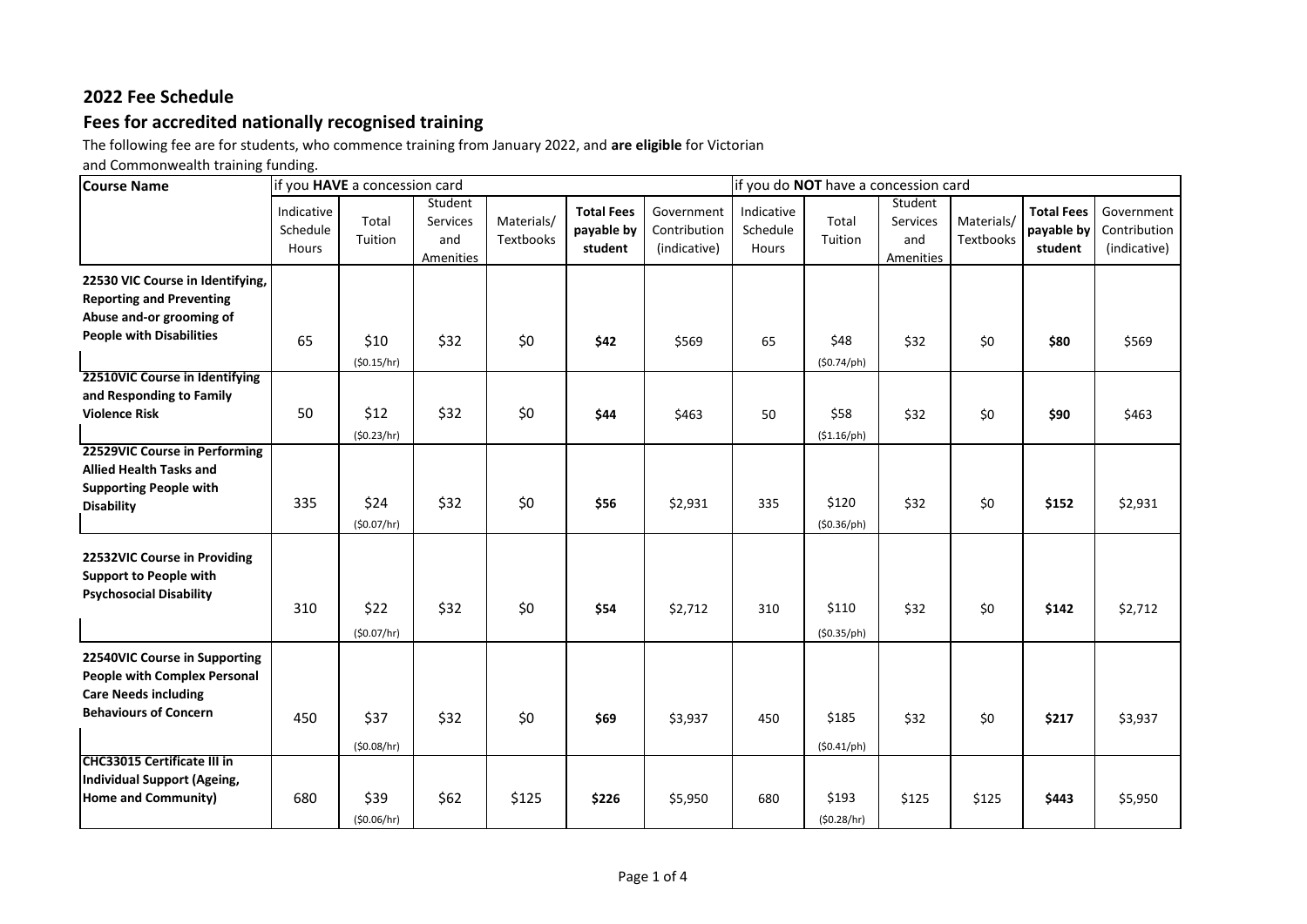| <b>CHC30121 Certificate III in Early</b><br><b>Childhood Education and Care</b> | 1098 | \$54<br>(50.05/hr)  | \$125 | \$0  | \$179 | \$7,960 | 1098 | \$269<br>$(50.32/\text{ph})$   | \$125 | \$0  | \$394   | \$7,960  |
|---------------------------------------------------------------------------------|------|---------------------|-------|------|-------|---------|------|--------------------------------|-------|------|---------|----------|
| <b>CHC43115 Certificate IV</b>                                                  |      |                     |       |      |       |         |      |                                |       |      |         |          |
| Disability (with Cert III IS pre-<br>requisite)                                 | 685  | \$42<br>(50.06/hr)  | \$125 | \$35 | \$202 | \$4,966 | 685  | \$210<br>$(50.31/\text{ph})$   | \$125 | \$35 | \$370   | \$4,966  |
| <b>CHC43155 Certificate IV</b><br><b>Disability</b>                             | 910  | \$76<br>(50.08/hr)  | \$125 | \$35 | \$236 | \$6,597 | 910  | \$380<br>$(50.42/\text{ph})$   | \$125 | \$35 | \$540   | \$6,597  |
| <b>CHC50121 Diploma in Early</b><br><b>Childhood Education and Care</b>         |      | N/A                 |       |      |       |         | 2028 | \$673<br>$(50.33/\text{ph})$   | \$125 | \$35 | \$833   | \$12,675 |
| VCAL Intermediate 21353VIC                                                      | 700  | \$270<br>(50.39/hr) | \$125 | \$90 | \$485 | \$5,425 | 700  | \$1,350<br>$(51.93/\text{ph})$ | \$125 | \$90 | \$1,565 | \$5,425  |
| <b>VCAL Senior 21354VIC</b>                                                     | 700  | \$270<br>(50.39/hr) | \$125 | \$90 | \$485 | \$5,425 | 700  | \$1,350<br>$(51.93/\text{ph})$ | \$125 | \$90 | \$1,565 | \$5,425  |

*The student tuition fees as published are subject to change given individual circumstances at enrolment.*

The following fee are for students, who commence training from January 2022, and **are not eligible** for Victorian

and Commonwealth training funding.

| <b>Course Name</b>                                                       |                                 | if you HAVE a concession card |                                         |                         |                                            | if you do NOT have a concession card   |                                |                                         |                         |                                            |
|--------------------------------------------------------------------------|---------------------------------|-------------------------------|-----------------------------------------|-------------------------|--------------------------------------------|----------------------------------------|--------------------------------|-----------------------------------------|-------------------------|--------------------------------------------|
|                                                                          | Indicative<br>Schedule<br>Hours | Total<br>Tuition              | Student<br>Services<br>and<br>Amenities | Materials/<br>Textbooks | <b>Total Fees</b><br>payable by<br>student | Indicative<br>Schedule<br><b>Hours</b> | Total<br>Tuition               | Student<br>Services<br>and<br>Amenities | Materials/<br>Textbooks | <b>Total Fees</b><br>payable by<br>student |
| <b>CHC33015 Certificate III in</b>                                       |                                 |                               |                                         |                         |                                            |                                        |                                |                                         |                         |                                            |
| Individual Support (Ageing,<br>Home and Community)                       | 680                             | \$982<br>(51.44/hr)           | \$125                                   | \$125                   | \$1,232                                    | 680                                    | \$1,091<br>(\$1.60/hr)         | \$125                                   | \$125                   | \$1,341                                    |
| CHC30121 Certificate III in Early<br><b>Childhood Education and Care</b> | 1098                            | \$1,226<br>(51.12/hr)         | \$125                                   | \$0                     | \$1,351                                    | 1098                                   | \$1,362<br>$(51.24/\text{ph})$ | \$125                                   | \$0                     | \$1,487                                    |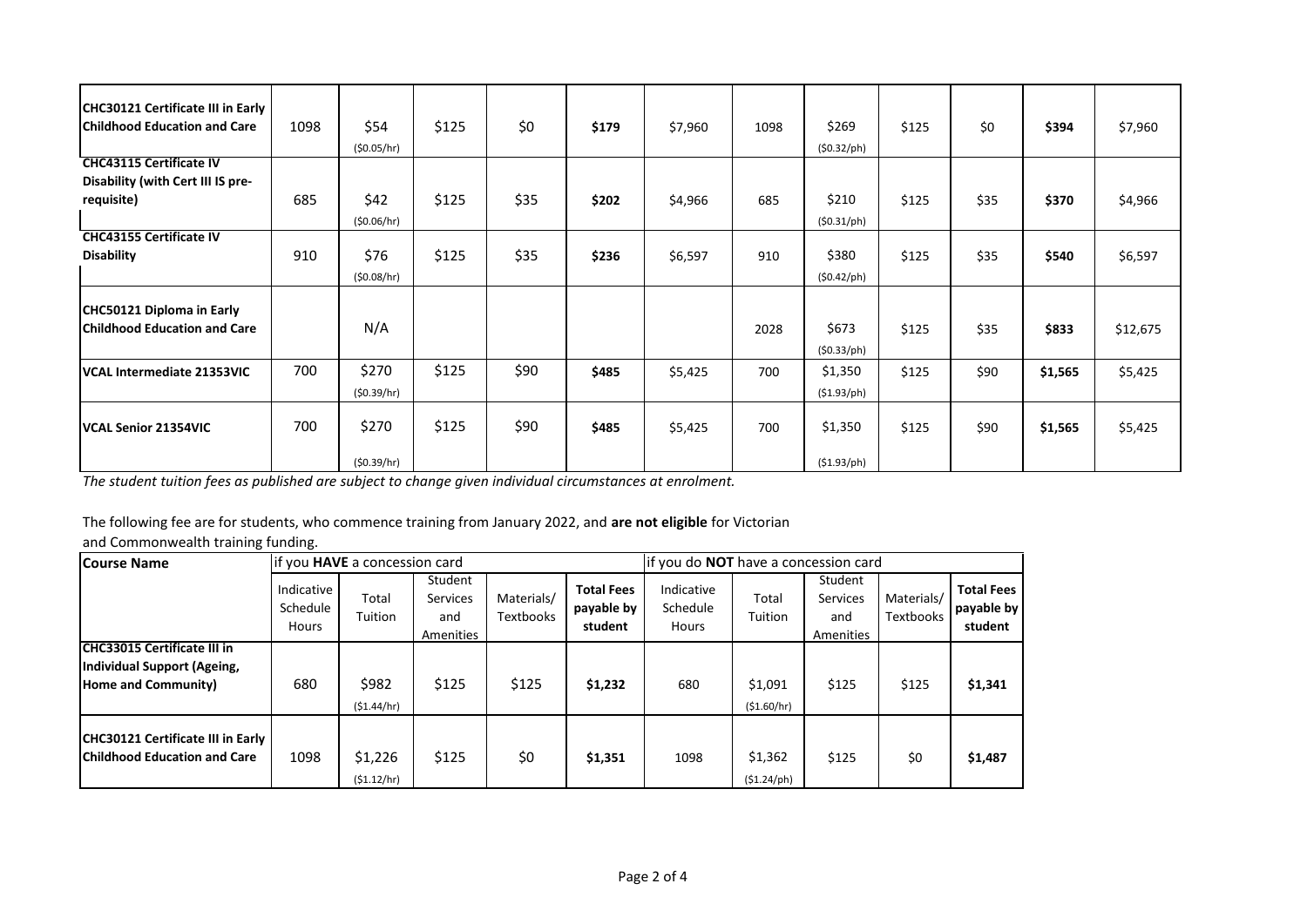| <b>CHC43115 Certificate IV</b>      |      |                     |       |      |         |      |                     |       |      |         |
|-------------------------------------|------|---------------------|-------|------|---------|------|---------------------|-------|------|---------|
| Disability (with Cert III IS pre-   |      |                     |       |      |         |      |                     |       |      |         |
| requisite)                          | 685  | \$945               | \$125 | \$35 | \$1,105 | 685  | \$1,050             | \$125 | \$35 | \$1,210 |
|                                     |      | (51.53/hr)          |       |      |         |      | $(51.38/\text{ph})$ |       |      |         |
| <b>CHC43155 Certificate IV</b>      |      |                     |       |      |         |      |                     |       |      |         |
| <b>Disability</b>                   | 910  | \$1,395             | \$125 | \$35 | \$1,555 | 910  | \$1,550             | \$125 | \$35 | \$1,710 |
|                                     |      | (51.53/hr)          |       |      |         |      | (\$1.70/ph)         |       |      |         |
|                                     |      |                     |       |      |         |      |                     |       |      |         |
| CHC50121 Diploma in Early           |      |                     |       |      |         |      |                     |       |      |         |
| <b>Childhood Education and Care</b> | 2028 | \$2,229             | \$125 | \$35 | \$2,389 | 2028 | \$2,477             | \$125 | \$35 | \$2,637 |
|                                     |      | $(51.10/\text{ph})$ |       |      |         |      | $(51.22/\text{ph})$ |       |      |         |
| <b>VCAL Intermediate 21353VIC</b>   | 700  | \$5,940             | \$125 | \$90 | \$6,155 | 700  | \$6,600             | \$125 | \$90 | \$6,815 |
|                                     |      | ( \$8.49/hr)        |       |      |         |      | $(59.43/\text{ph})$ |       |      |         |
| <b>IVCAL Senior 21354VIC</b>        | 700  | \$5,940             | \$125 | \$90 | \$6,155 | 700  | \$6,600             | \$125 | \$90 | \$6,815 |
|                                     |      | (58.49/hr)          |       |      |         |      | $(59.43/\text{ph})$ |       |      |         |

*The student tuition fees as published are subject to change given individual circumstances at enrolment.*

#### **Additional fees may apply as outlined below:**

#### **Administration fee**

[A \\$150 fee will apply to process withdrawal from a course after enrolment.](http://www.pineslearning.com.au/)  For details on refunds, fees and charges please see the Refund Policy or the Fees and Charges Policy available online at www.pineslearning.com.au or in the learner handbook.

#### **Late Assessment/Reassessment of units**

An additional fee of \$53 per hour may be applied in some circumstances:

- if there is a need to be re-assessed for a written assignment after two attempts, or
- if an assignment is submitted late, beyond an agreed extension date, or
- if an additional assessment is required in the workplace, or
- if additional assessment is required due to plagiarism or cheating

### **Lost Certificates**

Reprinting of certificates is at a cost of \$35 per certificate

Training delivered with Victorian and Commonwealth Government Funding. For details of the Victorian Training Guarantee and funding requirements go to http://www.education.vic.gov.au/training/learners/vet/Pages/funding.aspx